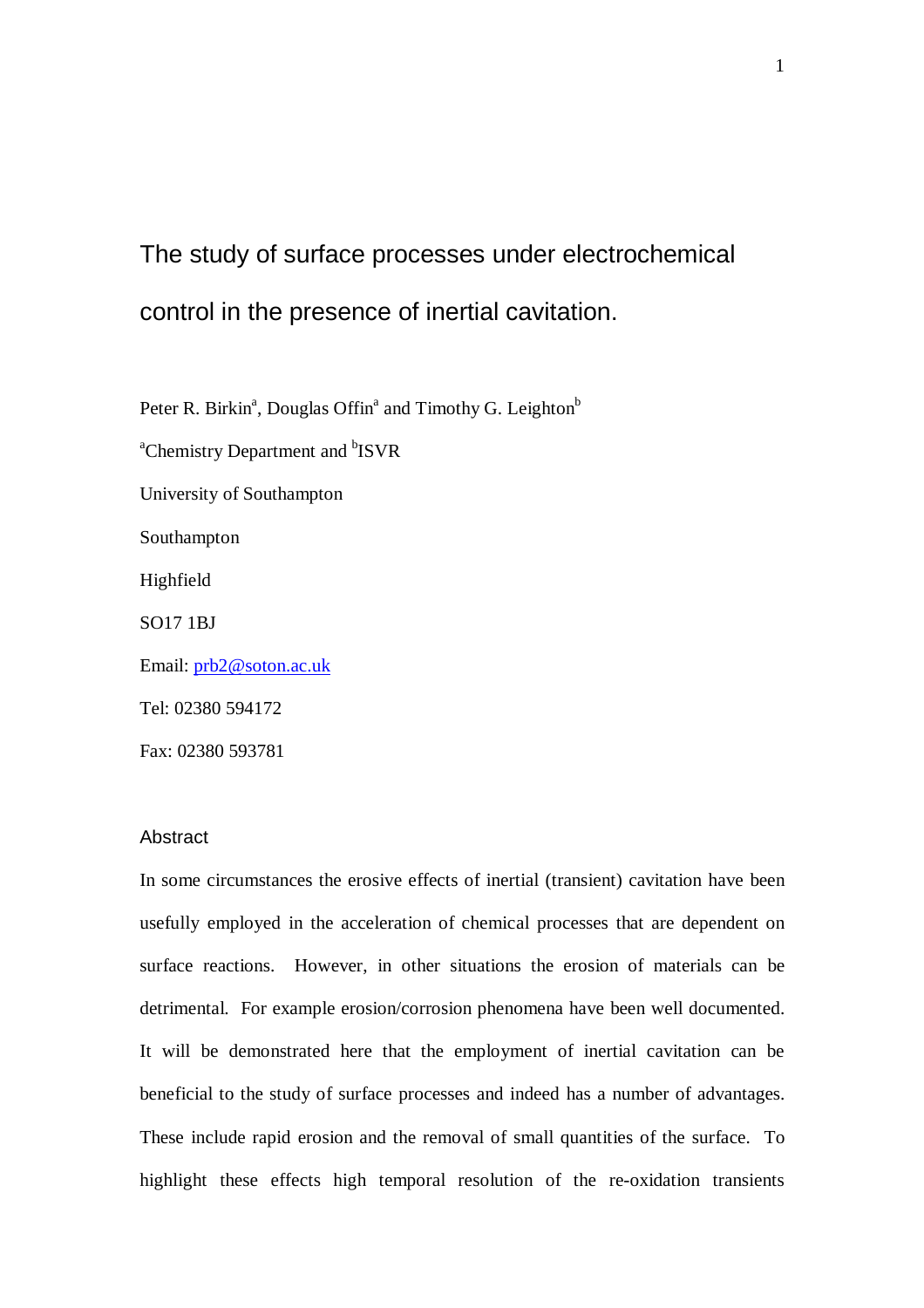produced from a passivated microelectrode placed within a cavitation cloud will be reported. These will be compared to the multi bubble sonoluminescence (MBSL) output of the cell.

Keywords: cavitation, erosion, corrosion, microelectrode, MBSL.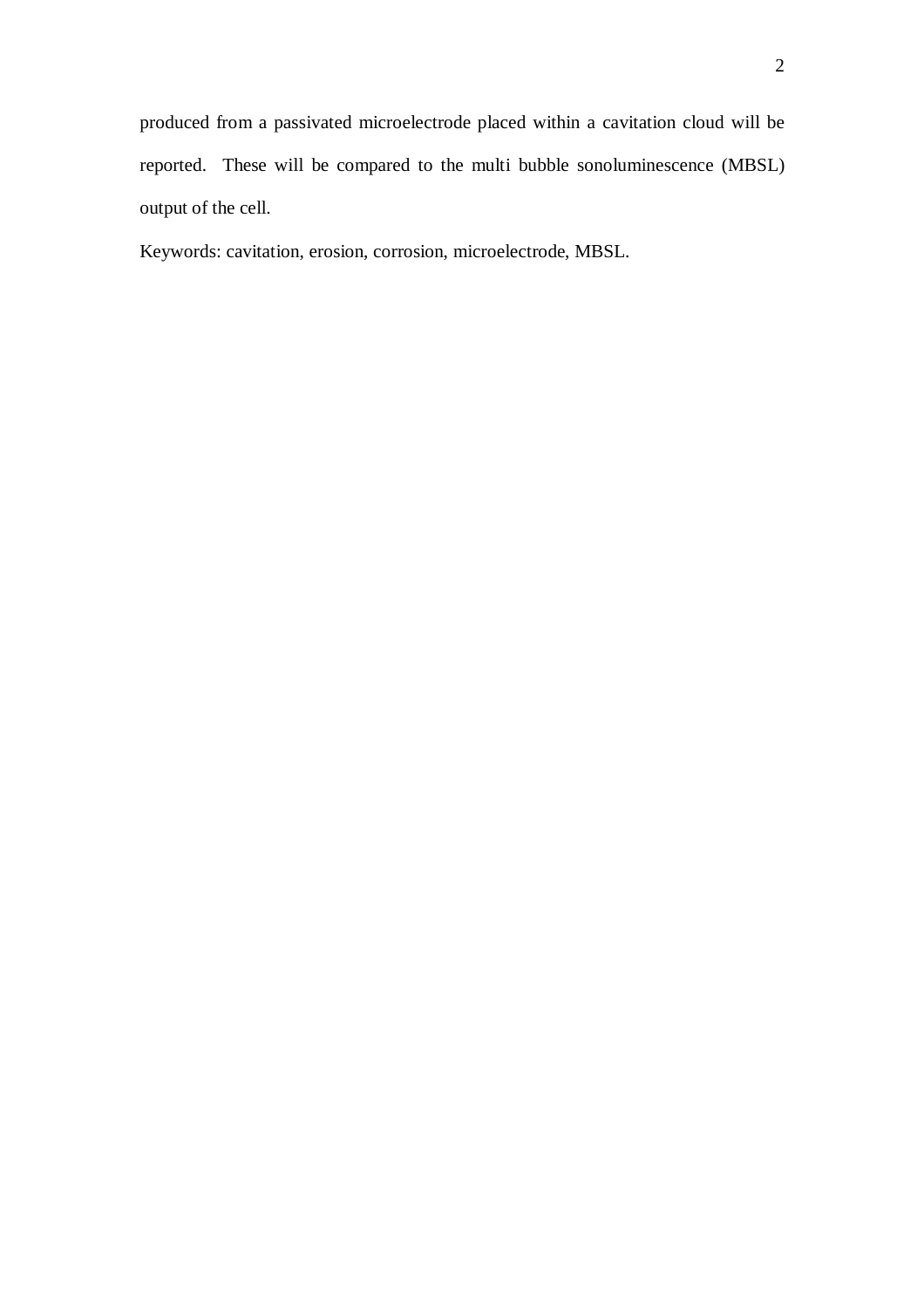#### **Introduction**

The study of the process termed '*corrosion*' is driven by the immense industrial impact of this phenomenon. Corrosion itself can be defined as the reaction of a surface with components within the local environment [1]. Not surprisingly, the study of the formation of oxide layers on metal surfaces is of prime importance to the understanding, prevention and control of this unwanted phenomenon. As part of the investigation of corrosion, the kinetics of the formation of a oxide layer has been well documented in the scientific literature [2, [3, [4, [5, [6]. In most cases the kinetics of the oxide film re-formation have been studied (by monitoring the current flowing at the interface under electrochemical control) after erosion of the original oxide has been achieved using a mechanical technique. However there is an inherent limitation with mechanical erosion. This is due to the finite time required to expose the fresh surface, compared to the re-oxidation kinetics of the surface. Alternate methods (such as fracture techniques) have overcome this problem. However, difficulties have been encountered as the result of the often relatively high surface areas exposed. Due to the facile nature of the surface passivation, a relatively high subsequent current has been observed [7, [8, [9]. Consequently great care is needed to avoid unwanted distortion through either instrumentation limitations or non-Faradaic contributions. It is clear that a reduction in the area eroded and an increase in the speed of the erosion process would be beneficial to the study of passivation layers on electrode surfaces. One possible solution to this problem is the employment of inertial (transient) cavitation produced by power ultrasound [10].

Inertial cavitation is characterised by the rapid expansion and subsequent collapse of a bubble or void within a liquid [11]. The collapse phase of the cycle has been studied extensively. The collapse results in rebound shock waves emitted into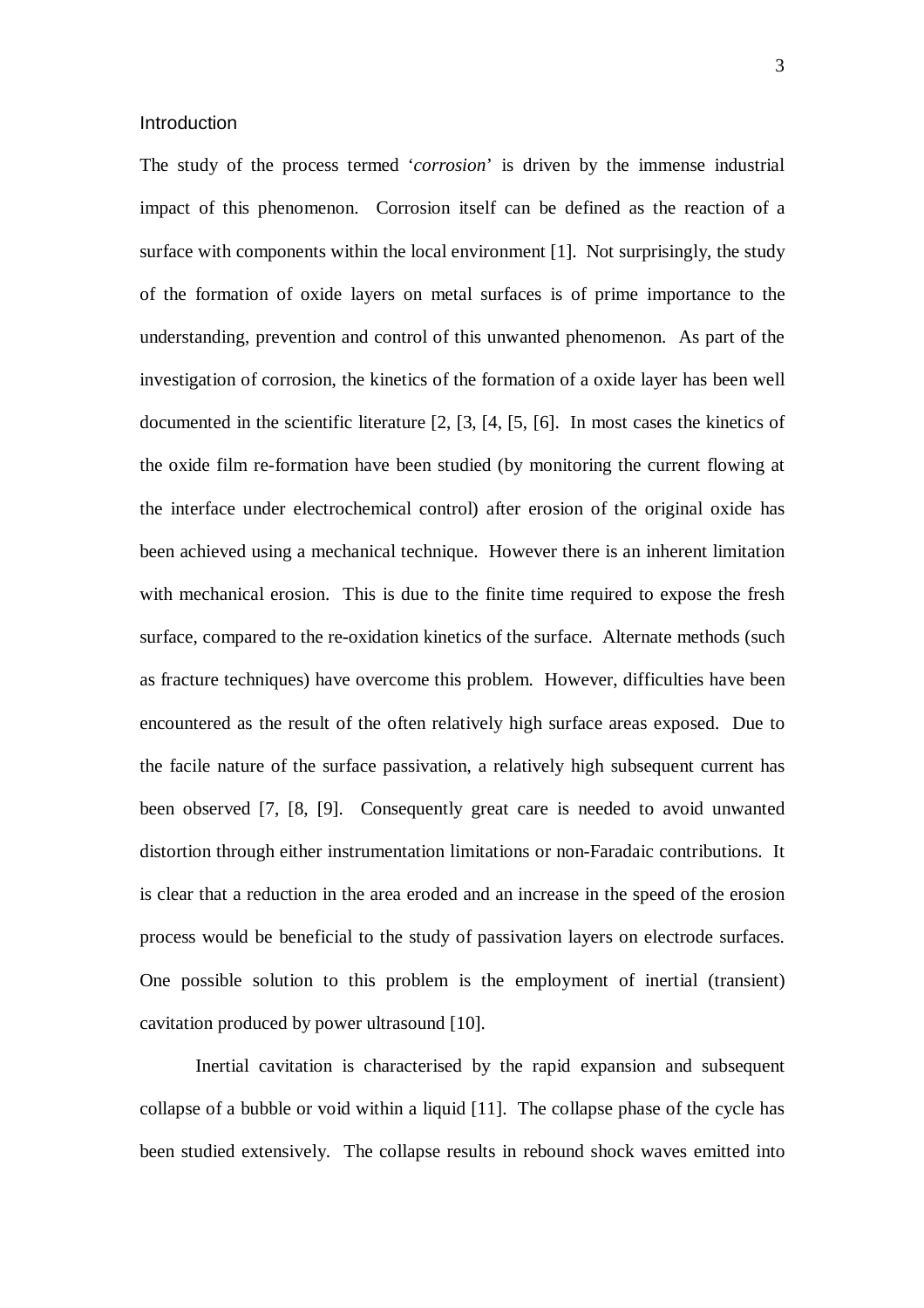the liquid (which may act collectively to erode a surface); or, depending on the proximity of the interface, the bubble may collapse asymmetrically to form a highspeed liquid microjet. In one study, Philip and Lauterborn studied the erosion of a solid surface placed below a large cavitation bubble generated by a laser discharge [12]. They showed that a complex erosion pattern could be detected on the surface of the metal employed. This erosion pattern was determined by optical microscopy and was dependant on the position of the interface with respect to the bubble origin. Birkin *et al.* have also demonstrated that the erosion of an electrode surface by single inertial cavitation events can be detected using a passivated Pb microelectrode [10]. In this case a 125 um diameter Pb electrode was passivated in a sulphate media. Erosion of this 'soft' passivating layer was detected as transient oxidation currents caused by the surface re-oxidation of the exposed Pb. This procedure may be extended to passivated oxide covered surfaces. Figure 1 shows the sequence of events and associated timescales in the erosion/corrosion of a passivated electrode. The cavitation bubble, generated by power ultrasound, collapses under appropriate physical conditions and removes some of the surface of the solid/liquid interface. The spontaneous re-oxidation of the exposed surface is monitored as a current time transient. The advantages of this procedure for the study of passivation kinetics are that the cavitation erosion event occurs over microsecond time scales. This is fast compared to electrochemical events, which are limited by the RC time constant associated with the exposed surface in association with the electrochemical cell over these time scales. Hence the erosion mechanism is over before useful electrochemical data is gathered. In addition a second advantage of this procedure is that relatively small surface areas are removed per cavitation event. One estimation, from the passivated Pb experiments, of  $\sim$ 100  $\mu$ m<sup>2</sup> per event has been reported. This compares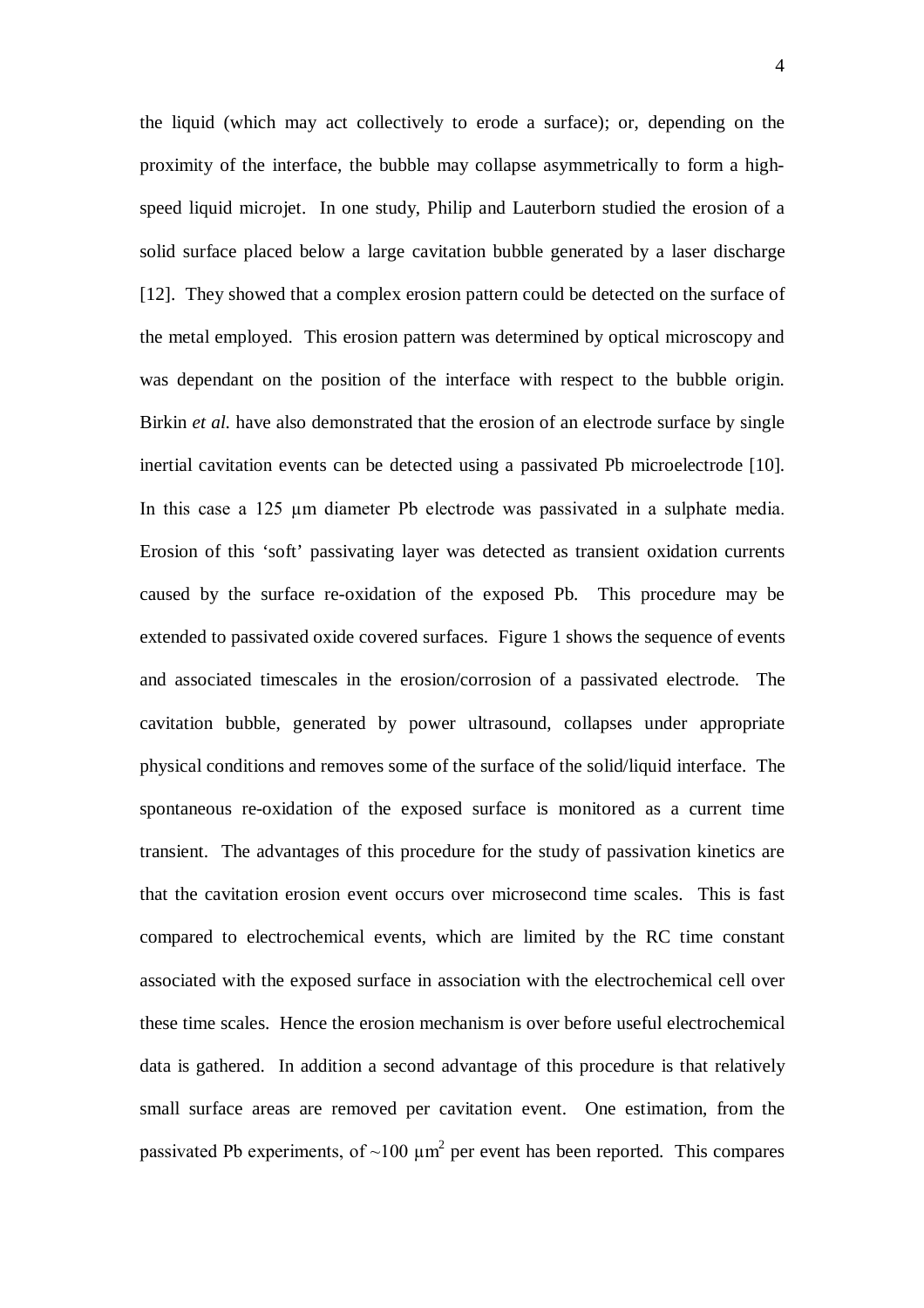to 2000  $\mu$ m<sup>2</sup> for fracture events. Under these circumstances, distortion to the current time transients recorded will be less severe in comparison. Finally many events can be generated in a short period of time. The preliminary results of this approach will now be detailed.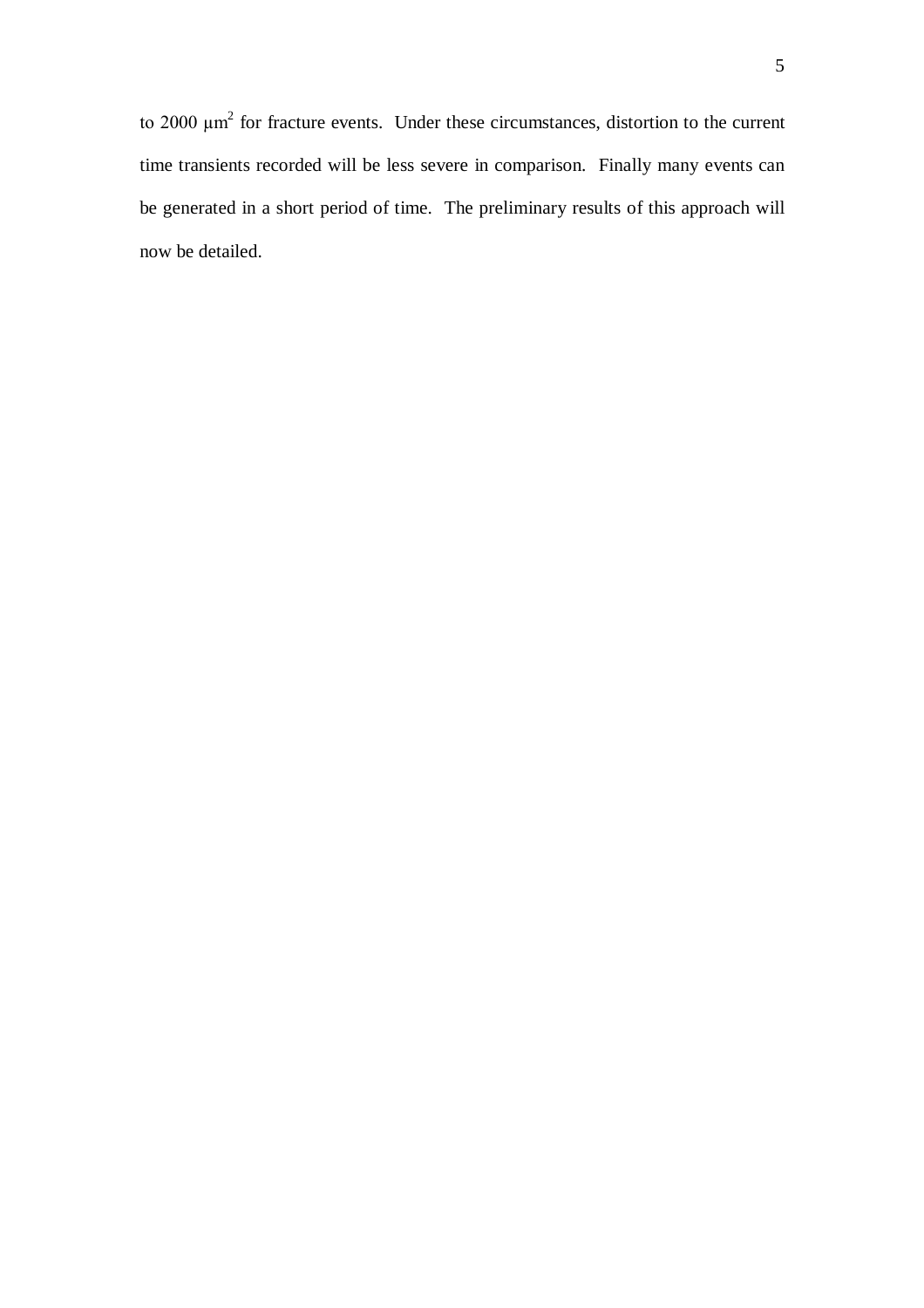#### **Experimental**

The experimental arrangement has been detailed previously [13]. However, modification of the apparatus allowed XY motion of the microelectrode with respect to the tip with a resolution of 10 µm. Electrochemical data was captured on a PC through an ADC card (Talismann Electronics, Computer Boards PCI-DAS 4020/12) and software written in-house [14].

Ultrasound and cavitation were generated by means of a Grundig Digimess FG 100 function generator, Brüel & Kjær Type 2713 power amplifier and ultrasonic transducer fitted with a 3 mm diameter titanium tip (Adaptive Biosystems). The function generator was interfaced with a PC using software written in-house, allowing the frequency, input voltage and duration of the ultrasound to be controlled accurately.

Microelectrodes were fabricated by sealing type 302 stainless steel wire (74% Fe, 18 % Cr, 8% Ni, 25 µm diameter, Goodfellow) in soda glass in the standard way [15]. The face of the electrodes were polished with increasing grades of silicon carbide paper followed by aqueous alumina slurries  $(1.0 \mu m)$  and  $(0.3 \mu m)$  to a mirror finish.

All solutions were made up using water from an USF Elga Purelab Option E10 water purification system (concentrations are given in the appropriate figure legend). Water purified in this manner had a conductivity of below 0.06  $\mu$ S cm<sup>-1</sup> and a low organic content (TOC  $<$  30 ppb<sup>†</sup>). Potassium carbonate (Hogg Laboratory Supplies, 99%) and sodium nitrate (BDH, AnalaR) were used as supplied. All experiments were performed under aerobic conditions at  $25 \pm 1$  °C. SEM images were recorded on a Philips XL 30 ESEM.

 $\overline{a}$ 

<sup>†</sup> Manufacturer quoted figure.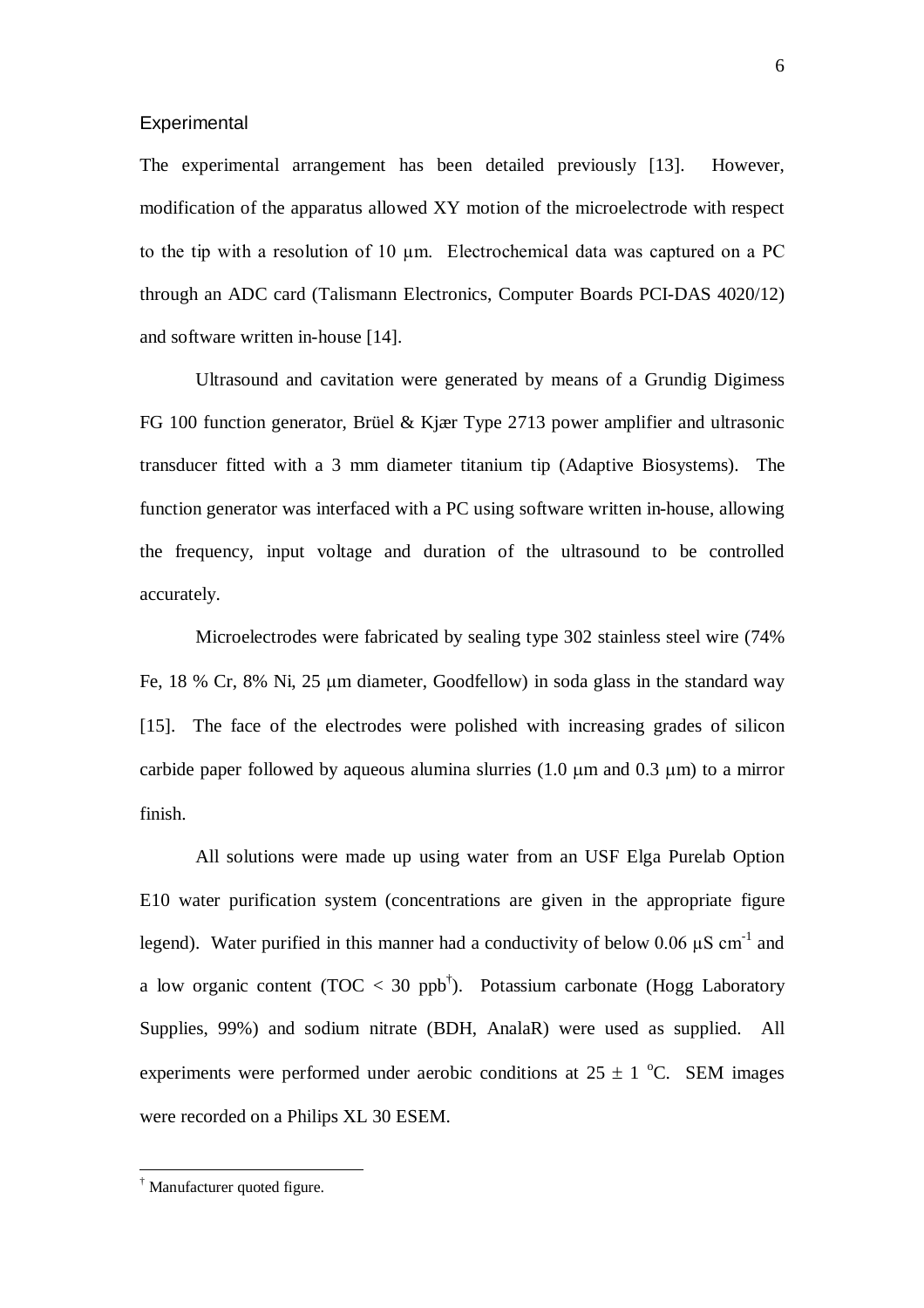#### Results

In order to ascertain the location in the solution where inertial cavitation exists a number of experiments where performed. Figure 2 shows a cyclic voltammogram of the stainless steel microelectrode in a  $K_2CO_3$  media (pH =12.3). Positive of ~ -0.55 V *vs.* SCE, the surface of the microelectrode is essentially passivated. In all further experiments involving the detection of transient oxidation events, the potential of the microelectrode was held at +0.25 V *vs.* SCE. Under these potentiostatic conditions erosion of the passivated surface of the microelectrode will be followed by a spontaneous re-oxidation of the exposed surface back to the passivated state. Hence the detection of inertial cavitation within the liquid above the microelectrode will be expressed as transient oxidation events. In the second experiment, an XY scan was performed at a constant microelectrode to ultrasonic tip distance of 0.6 mm (Z). The electrode was moved manually in 0.25 mm steps in a plane below the ultrasonic tip and the current was recorded for 2 seconds in each location (while the electrode was stationary). Figure 3 shows the average current as a function of the XY position of the microelectrode (it should be noted that the zero position of both XY axes are arbitrarily defined). Erosion of the microelectrode, which is accompanied by an increased anodic current, is only observed in a relatively localised space below the centre of the tip of the ultrasonic probe employed. In this experiment the area within which erosion, and hence inertial cavitation, are present extends to a radius of  $1.4 \pm$ 0.2 mm from the centre of the operating ultrasonic tip. In this zone, inertial cavitation can be detected as a series of transient oxidation events. Outside of this area no detectible events where recorded over the time period employed in the experiment (2 s). The observation that the area within the liquid where erosion events are detected is smaller than the tip of the ultrasonic probe is consistent with the shape of the sound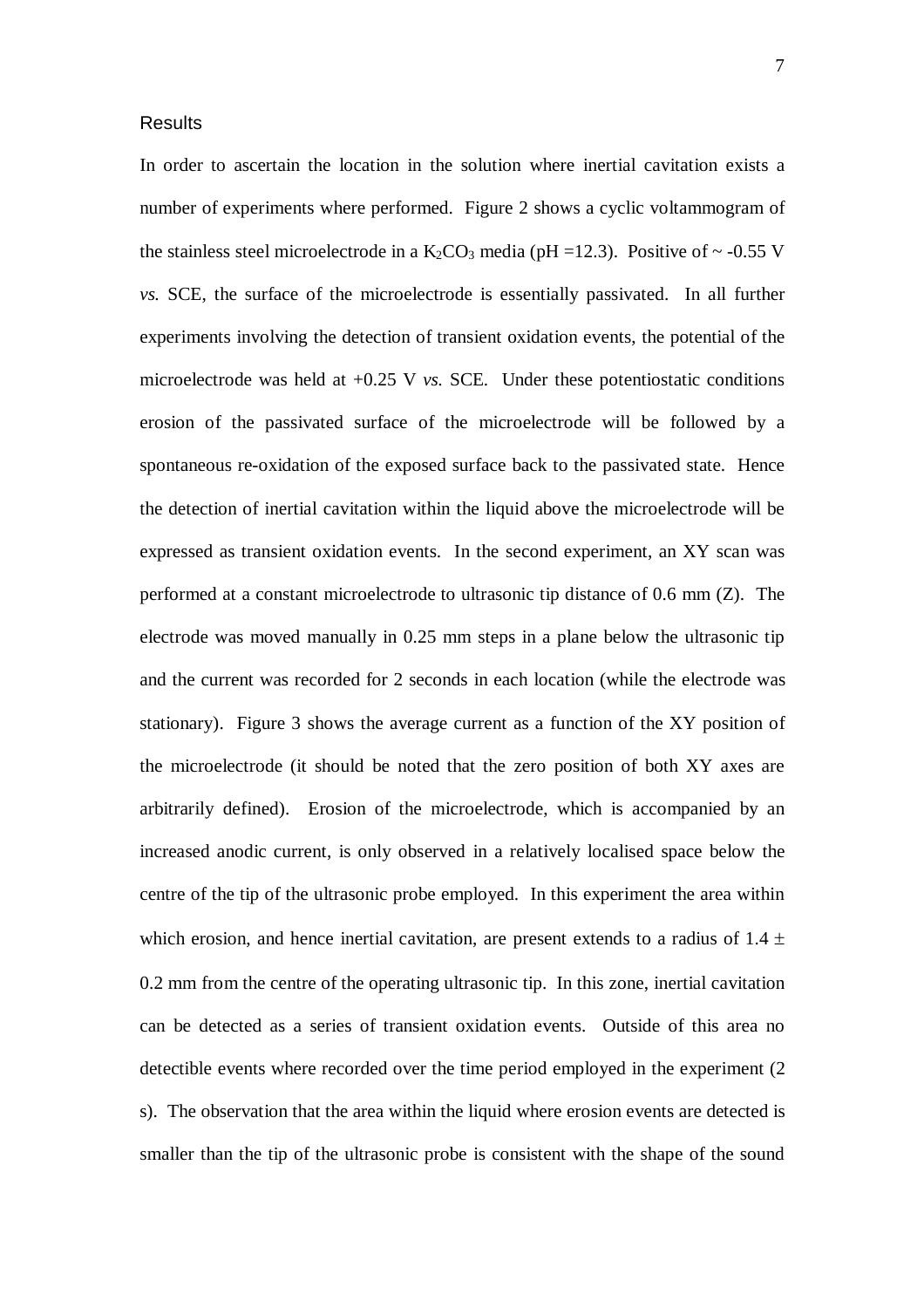field generated by the ultrasonic probe employed. Further discussion of this point is beyond the scope of this paper and is reported elsewhere [14].

Figure 4 shows a complementary experiment designed to detect inertial cavitation within the liquid between the tip and the microelectrode. In this experiment the MBSL output of the cell was recorded with a light sensitive CCD camera. Figure 4 (a) shows an image recorded under normal light conditions, while figure 4 (b) shows an image recorded in a dark room with the ultrasonic source operating. The white area in figure 4 (b) represents a region of the liquid that is emitting light through MBSL. Figure 4 shows that the region in the liquid that emits light (and is henceforth assumed to contain inertial cavitation) is located close to the tip of the ultrasonic source. This is again consistent with the sound field employed. Figure 4 (b) also shows that at an axial distance of 0.6 mm from the tip of the ultrasonic horn (the separation at which figure 3 was recorded), light emission can be detected up to  $0.7 \pm$ 0.1 mm from the central axis of the horn in the XY plane. This agrees favourably with the location of inertial cavitation activity obtained from the XY scan shown in figure 3.

Once the centre of maximum erosion had been found within the solution, the microelectrode can be positioned within this zone to employ inertial cavitation as an erosion tool. Figure 5 shows the results from an experiment where the microelectrode was positioned centrally under the ultrasonic horn with a 0.3 mm electrode to tip separation. At this distance, the microelectrode is well within the zone expected for inertial cavitation (as shown in figures 2 and 4). This close distance also ensures that any minor misalignment of the microelectrode with respect to the tip is insignificant in terms of employing inertial cavitation as an erosion tool. Figure 5 shows the current recorded in the presence of ultrasound as a function of time. A series of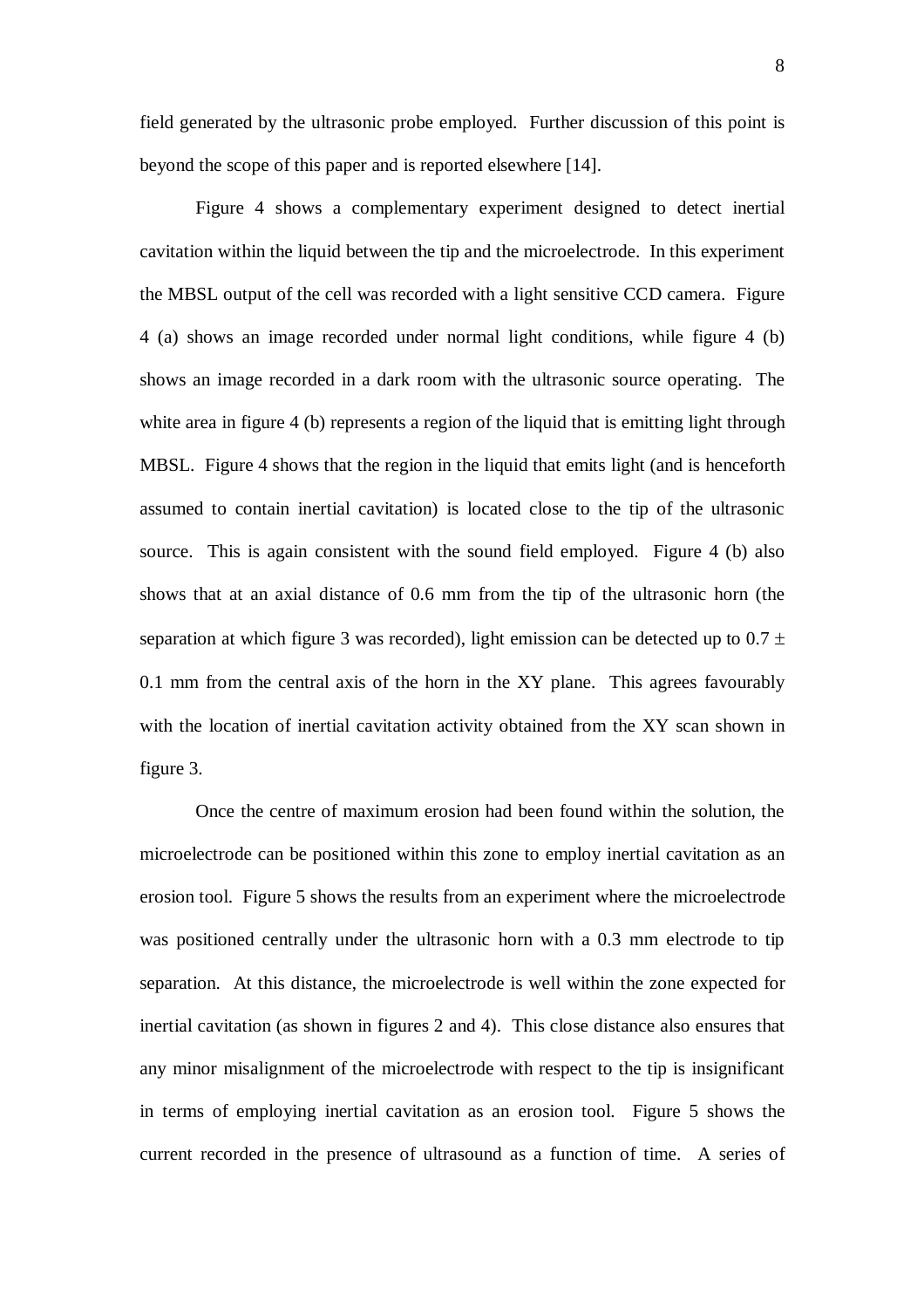transient oxidation currents can be observed. It is assumed that these correspond to individual erosion events on the surface of the microelectrode. This is a reasonable assumption given the small size of the electrode employed (25 µm diameter) compared to the maximum radius of the cavitation bubbles. Numerical solutions of the RPNNP equation under conditions similar to those used here predict a value for the maximum radius of the order of  $100-150 \mu m$  depending on the initial bubble size. This implies that prior to any event that induces a re-passivation transient, the electrode is essentially shielded by the collapsing bubble. Nevertheless, it has also been proposed that multiple cavitation bubble collapses can occur which could potentially cause erosion of a surface [16]. However, the experimental data contained in this paper does not allow the actual mechanism of erosion to be ascertained at this time. In any case the physical erosion process is rapid and occurs prior to the electrochemical signal. Hence the exact mechanism, for the study of corrosion transients, is not of primary importance.

Clearly the individual current time transients are of differing height. High sampling rate experiments (1 MHz, not shown) also confirmed the presence of a range of current time transient sizes. This range of event size is expected if the production of inertial cavitation events occurs randomly throughout the solution in front of the microelectrode. In essence the microelectrode can be thought of as a target. Events directly above the stainless steel electrode will erode the greatest area and hence generate the largest event. However, inertial cavitation at the edge of the microdisc will remove less and subsequently produce a smaller oxidation transient. The degree of surface erosion is also highly dependent on the distance of the cavitation event from the surface of the electrode. In addition to the spatial considerations outlined above, a range of bubble sizes is expected, which would result in a distribution in the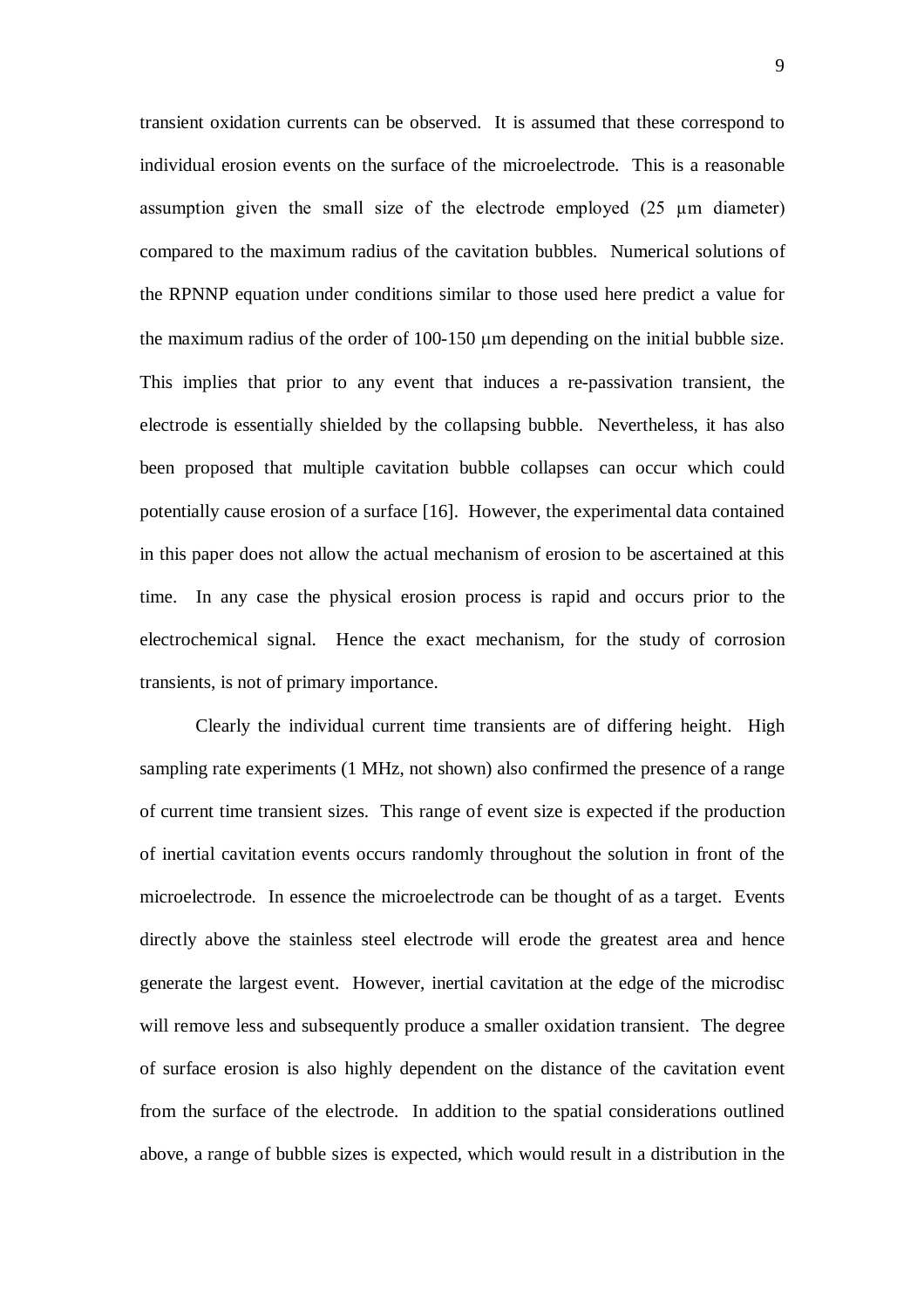amount of material eroded by each cavitation event. However, it should be noted that the maximum erosion event is  $\sim$  500 nA, three orders of magnitude smaller than the mA events produced by other erosion/fracture techniques [6, [9]. This should ensure that non-Faradaic effects are minimised. Figure 5 also shows that a significant number of oxidation transients  $(>10)$  can be detected in a short period of time (100) ms).

It is possible to estimate the amount of material removed by a cavitation event through simple Faradaic relationships. In order for this to be possible it is necessary to consider the structure of the oxide film. Films grown potentiostatically under conditions similar to those used in this work have been studied using a variety of surface techniques [17, [18, [19]. It has been shown that the passive film formed under potential control in alkaline solution on 304 stainless steel consists of  $Cr_2O_3$ , iron oxide species and hydrated iron species. The exact composition and thickness is dependent on the potential under which the film is grown. However, in all cases there is an inner Cr-rich layer followed by a region consisting mainly of iron oxide species and, close to the surface, a layer of hydrated iron species. Under the conditions used here (+0.25 V vs. SCE) the total film thickness is expected to be of the order of 3 nm [17]. Of this, the Cr-rich section is approximately 1.3 nm thick, the iron oxide region is of the order of 0.7 nm thick and the outer hydrated region is 1 nm thick. Although it is known that at this potential the iron present in the film exists in both  $2+$  and  $3+$ oxidation states, the amount of iron with a valancy of 2 is relatively small and will be neglected in the calculation. The composition of the film is summarised in table 1. The total charge passed during a repassivation event consists of contributions from three oxidative processes and can be written as:

$$
Q_{T} = 3F(m_{FeOOH} + 2m_{Fe_{2}O_{3}} + 2m_{C_{2}O_{3}})
$$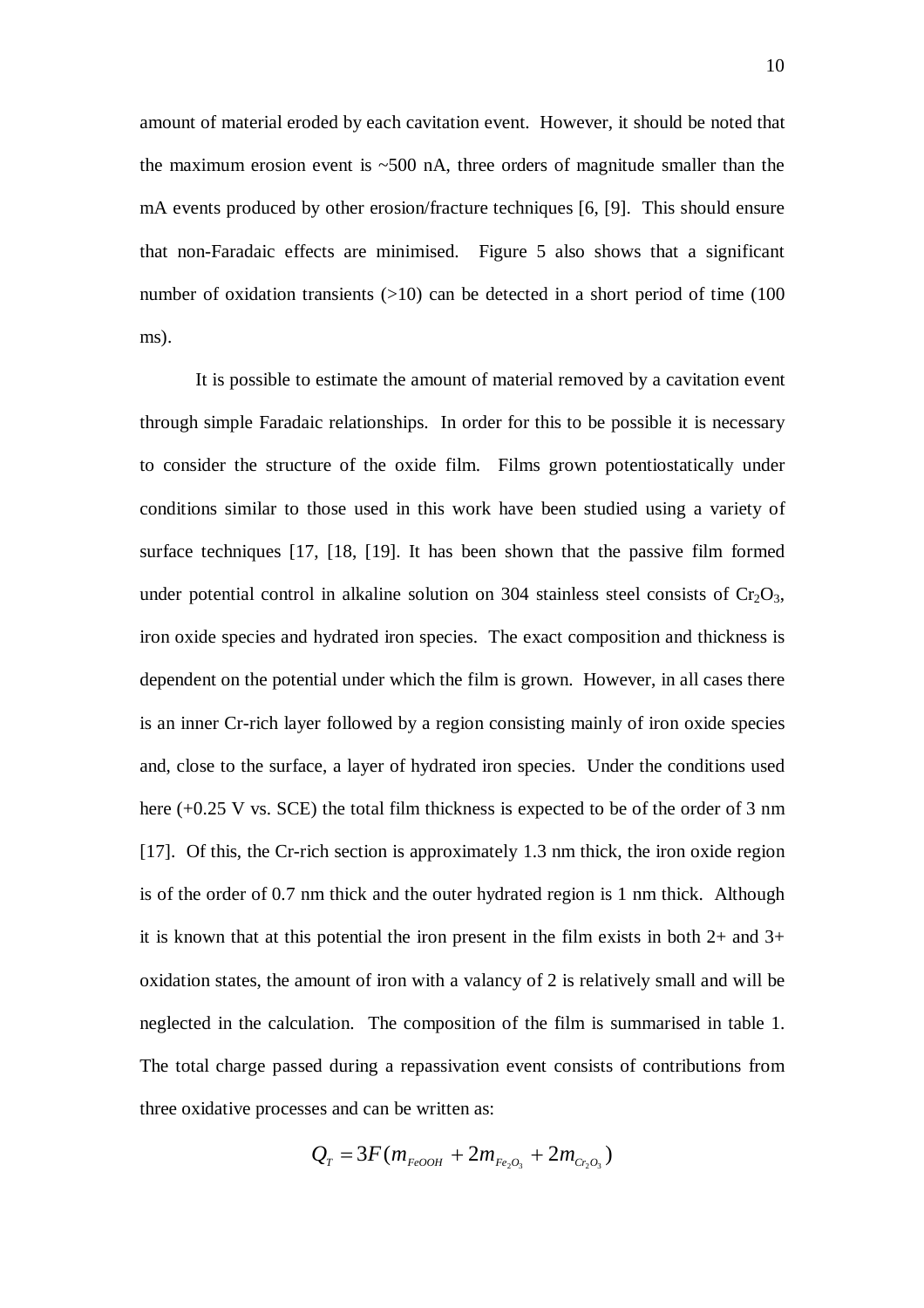where,  $F$  is Faradays constant, and  $m<sub>x</sub>$  is the number of moles of each species formed in the reaction. This equation can be used in conjunction with the molar ratio of the reaction products to calculate to total amount of material removed by an erosion event. Consider the re-passivation transient marked with an asterisk (\*) in Fig. 3. The charge passed during this event (from the initial current rise until the next transient) was 158 pC, which would equate to an area of 3  $\mu$ m<sup>2</sup> (1.95  $\mu$ m diameter, assuming a circular erosion pit) assuming the film grows to the 3 nm thickness within this time (5 ms). However, film thickness measurements are usually recorded over extended periods of time. Hence the estimation of film thickness is likely to be inaccurate. In order to gain a more meaningful estimation extrapolation to longer time periods is necessary. The spectroscopic data concerning the structure of the film pertains to quasi-steady state conditions after a polarisation period of ~2 hours. An extrapolation was performed by firstly constructing a double logarithmic plot, which was linear with a gradient of  $-0.9$ . This is consistent with the surface passivating according to high field kinetics and allowed the data to be extrapolated to a time of 7200 s. Over this period a total of 1590 pC would be passed, which equates to an exposed area of 30  $\mu$ m<sup>2</sup> (6.18  $\mu$ m diameter). It should be noted that this assumes that double layer effects are relatively small compared to the charge consumed in oxide film growth.

In an attempt to further 'calibrate' the erosion events detected with ultrasound a guillotine experiment was performed. In this experiment a 25 µm diameter stainless steel microelectrode was fractured in a glass surround under electrochemical control. Figure 6 shows an oxidation transient recorded from such a fracture experiment. The oxidation event is significantly larger than the transients observed in the inertial cavitation experiments. This is as expected as the guillotine experiment theoretically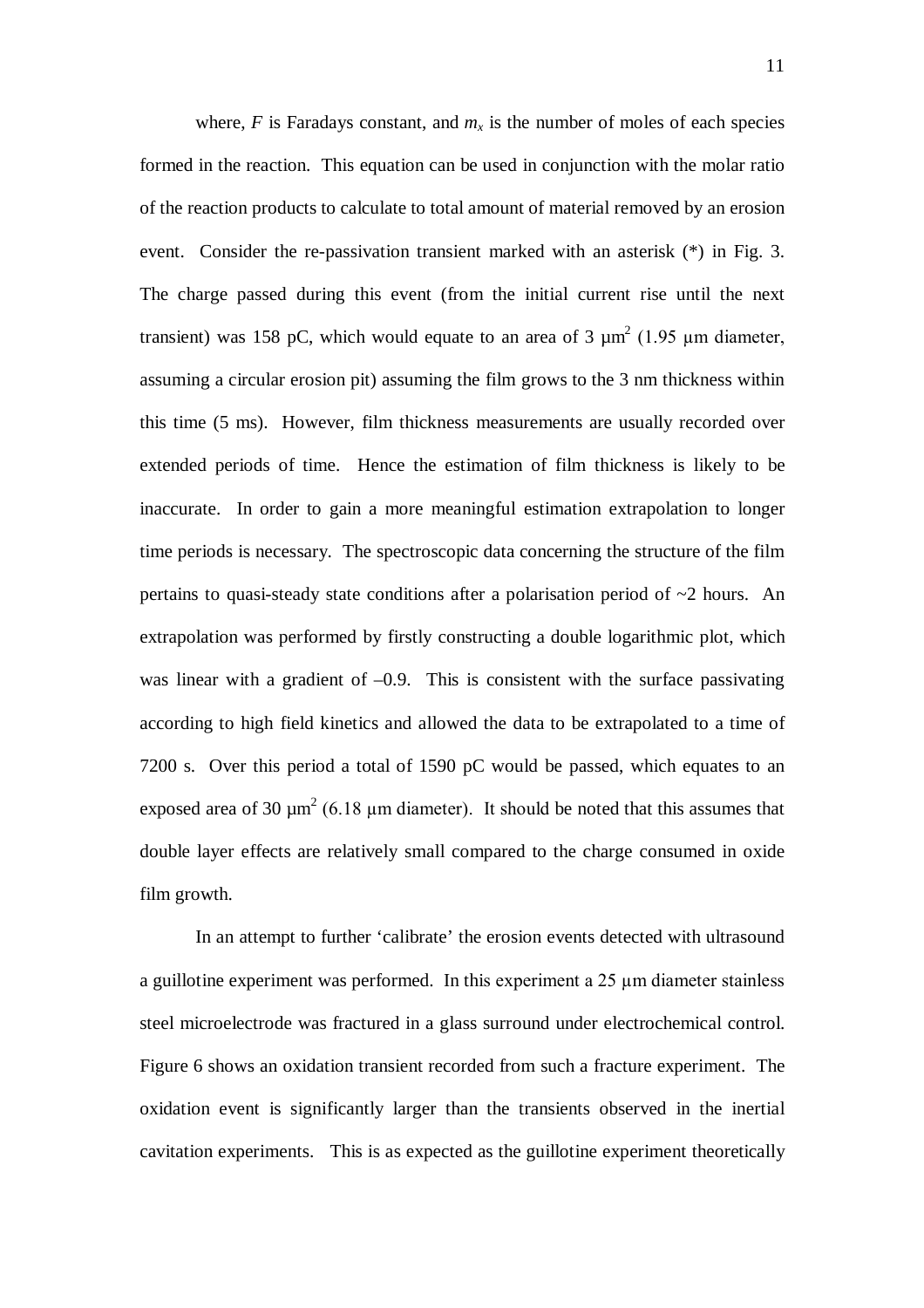exposes the entire 490  $\mu$ m<sup>2</sup> microelectrode surface at one time. However, the insert in figure 6 shows a SEM picture of a post fracture microelectrode. This clearly shows that the fracture of the microelectrode is not clean and a significant elongation and fracture process has occurred. This significantly increases the fresh area exposed to the solution in the fracture event. In the case shown an area was estimated to be in excess of 3500  $\mu$ m<sup>2</sup>. Under these circumstances it is inappropriate to calculate the surface area exposed by cavitation using this calibration method. Nevertheless it is clear from the size and associated charge of the cavitation induced erosion events shown in figure 5, that the area eroded per event is significantly smaller that the total area of the microelectrode.

#### **Conclusion**

The development of a technique designed to investigate the formation of oxide films in a cavitation environment has been undertaken. Transient oxidation events have been detected and these indicate where inertial cavitation exists within the solution. The erosion of oxide occurred within defined positions within the solution. This was found to be located close to the tip of the ultrasonic source. This erosion zone was found to coincide with MBSL data recorded under similar conditions. Individual erosion events on a sub millisecond time domain have been recorded. The technique enables a number of erosion events to be recorded in a short period of time (e.g. >50 in 0.4 s). The erosion area for an individual event was estimated to be of the order of 30  $\mu$ m<sup>2</sup> based on a simple Faradaic calculation.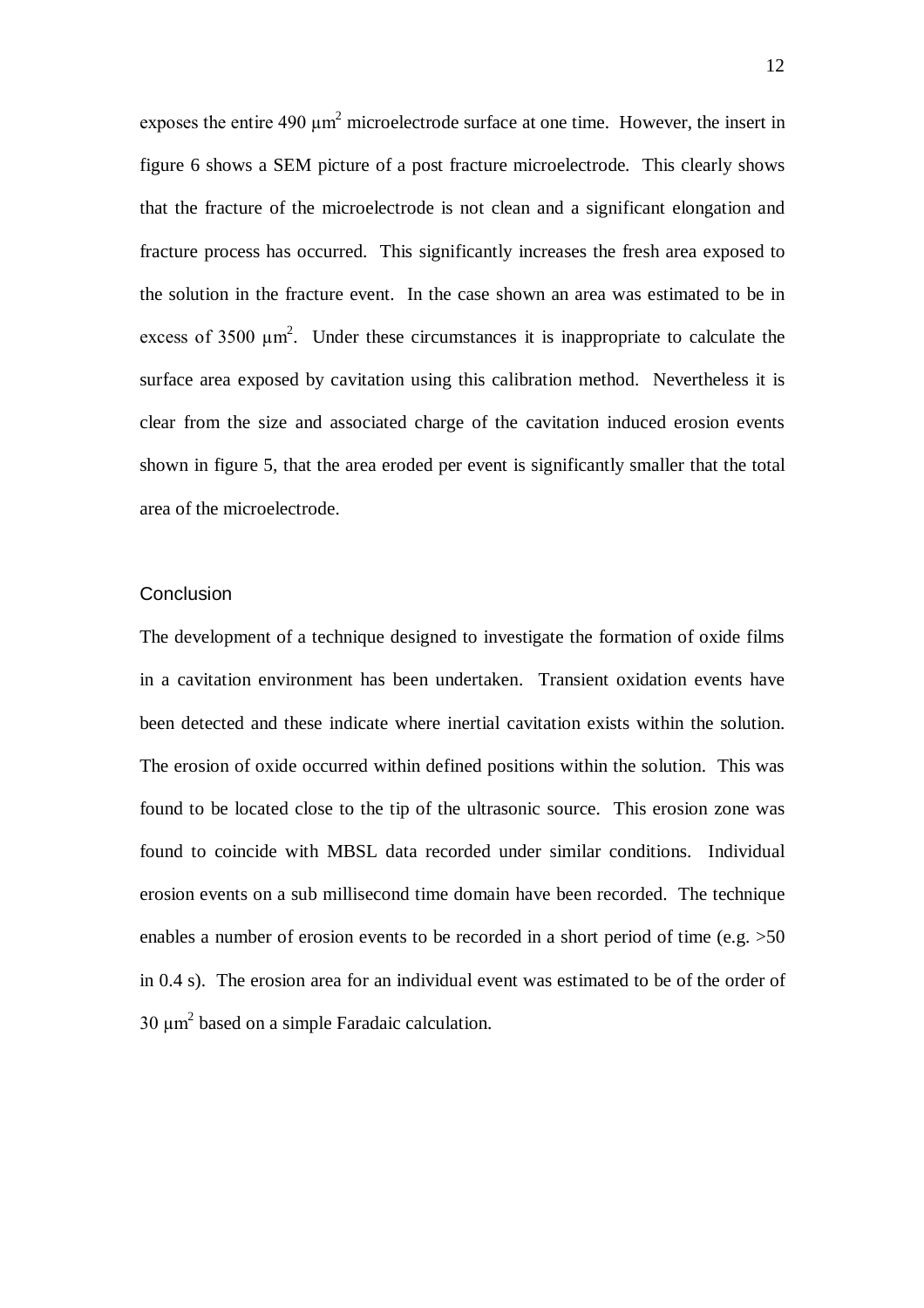# Acknowledgements

We thank the EPSRC for funding a studentship for DGO under research grant GR/N30989/01.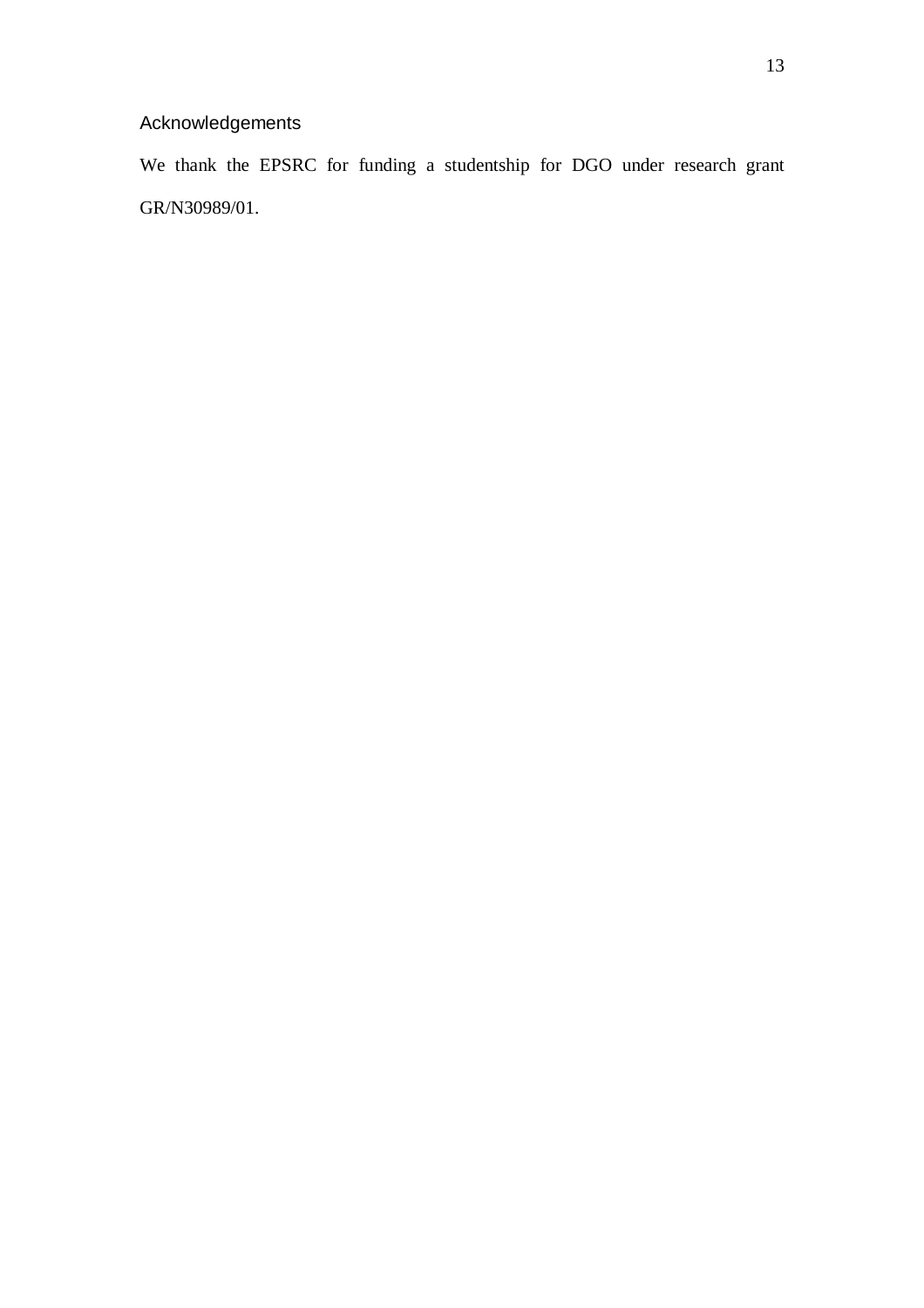#### Figure Legends

#### **Figure 1**

Diagram illustrating the erosion and subsequent corrosion of a passivated interface by a single cavitation bubble.

# **Figure 2**

Plot showing a cyclic voltammogram of a stainless steel microelectrode  $(25 \mu m)$ diameter) in 0.5 mol dm<sup>-3</sup> K<sub>2</sub>CO<sub>3</sub>. The sweep rate was 10 mV s<sup>-1</sup>.

# **Figure 3**

Plot showing the erosion/corrosion signal as a function of XY position at a constant Z displacement for a 25 µm diameter stainless steel microelectrode. The solution contained 0.5 mol dm<sup>-3</sup>  $K_2CO_3$ . The electrode to tip separation was 0.6 mm and the potential was held at +0.25 V *vs.* SCE. Legend indicates average current (recorded over 2 s) in nA. The circle indicates the relative size of the ultrasonic tip employed.

# **Figure 4**

(a) Image showing an ultrasonic horn (H) positioned above a microelectrode (M) taken in the light. The scale bar represents 1.5 mm. (b) Image showing the MBSL output of an operating ultrasonic horn positioned above a microelectrode. The position of the horn (H) and microelectrode (M) are indicated with dotted lines. Solution contained 0.5 mol dm<sup>-3</sup>  $K_2CO_3$ . The exposure time was 10 min.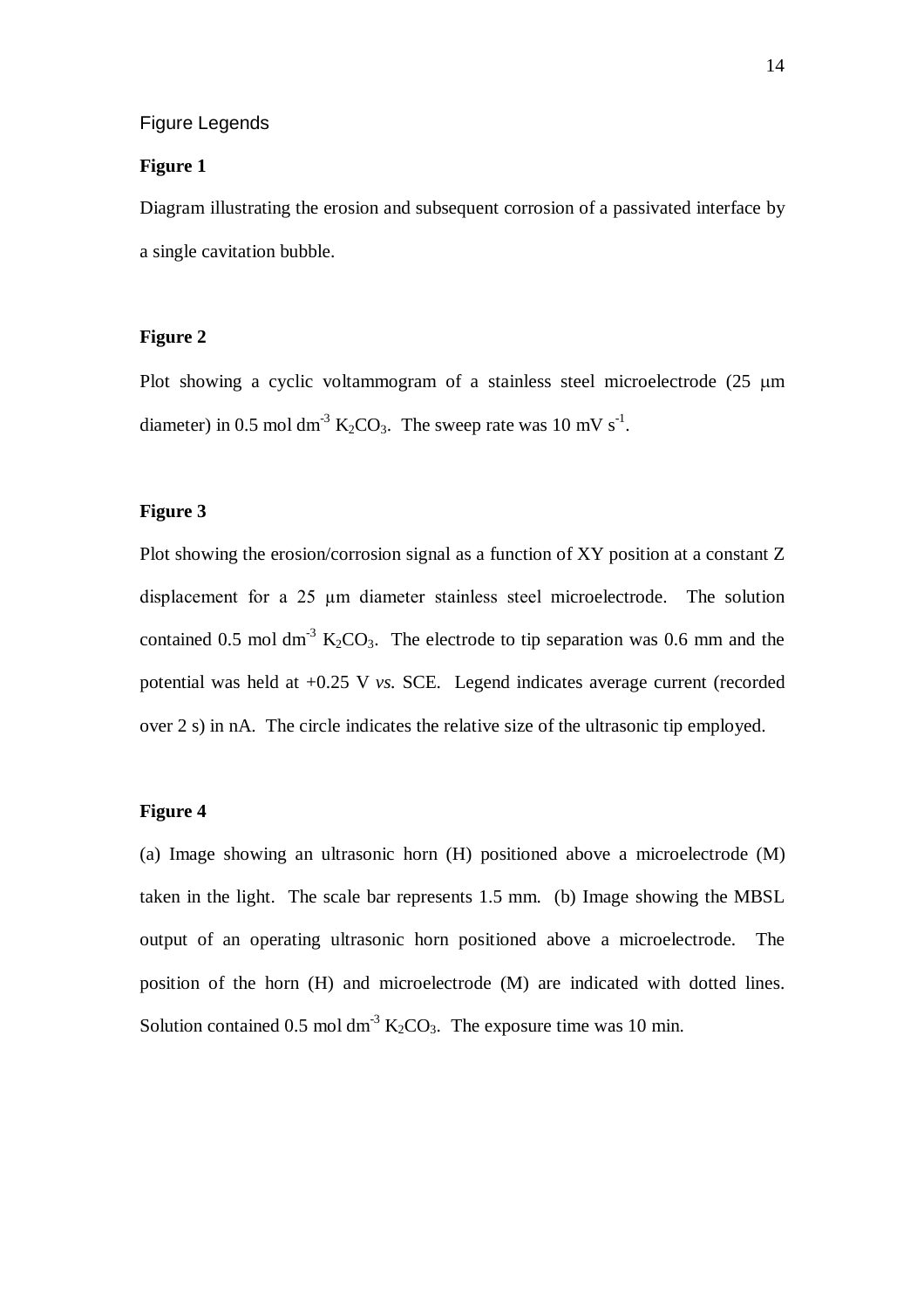# **Figure 5**

Plot showing the current recorded as a function of time for a stainless steel microelectrode (25 µm diameter) exposed to inertial cavitation. The tip/electrode distance was 0.3 mm and the potential was held at +0.25 V *vs.* SCE. Solution contained 0.5 mol dm<sup>-3</sup>  $K_2CO_3$ . Data sampling rate 20 kHz.

# **Figure 6**

Plot showing the current as a function of time for a guillotine experiment on a  $25 \mu m$ diameter stainless steel microelectrode sealed in glass. The solution contained 0.5 mol dm<sup>-3</sup> NaNO<sub>3</sub> and the electrode potential was held at  $+0.75$  V *vs.* stainless steel (the guillotine itself). Data sampling rate 25 kHz. The inserted image shows a SEM of a microelectrode post-fracture. The scale bar represents 20  $\mu$ m.

# **Table 1**

Table showing the data employed to calculate the area eroded by a single cavitation event.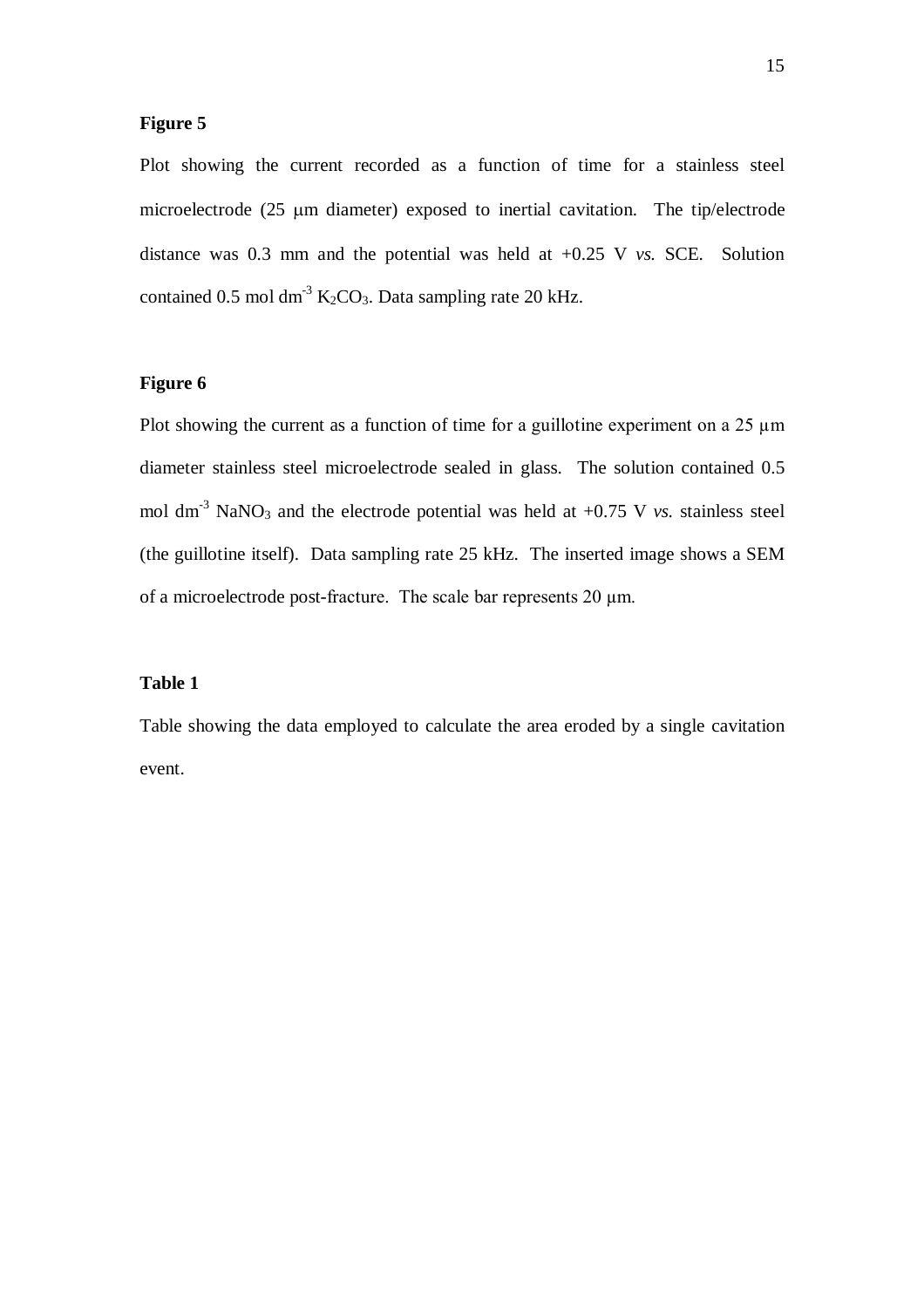

**Figure 1**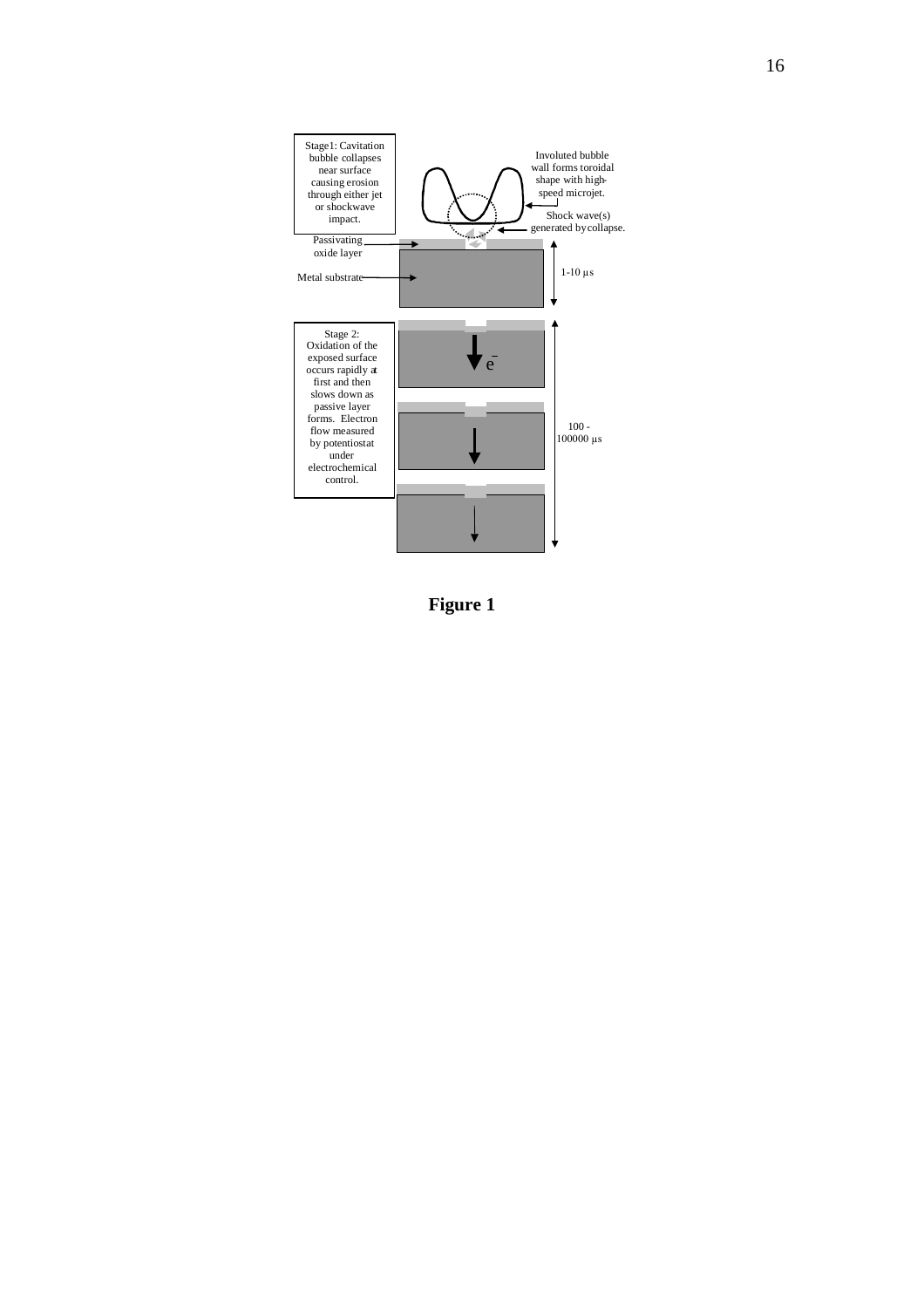

**Figure 2**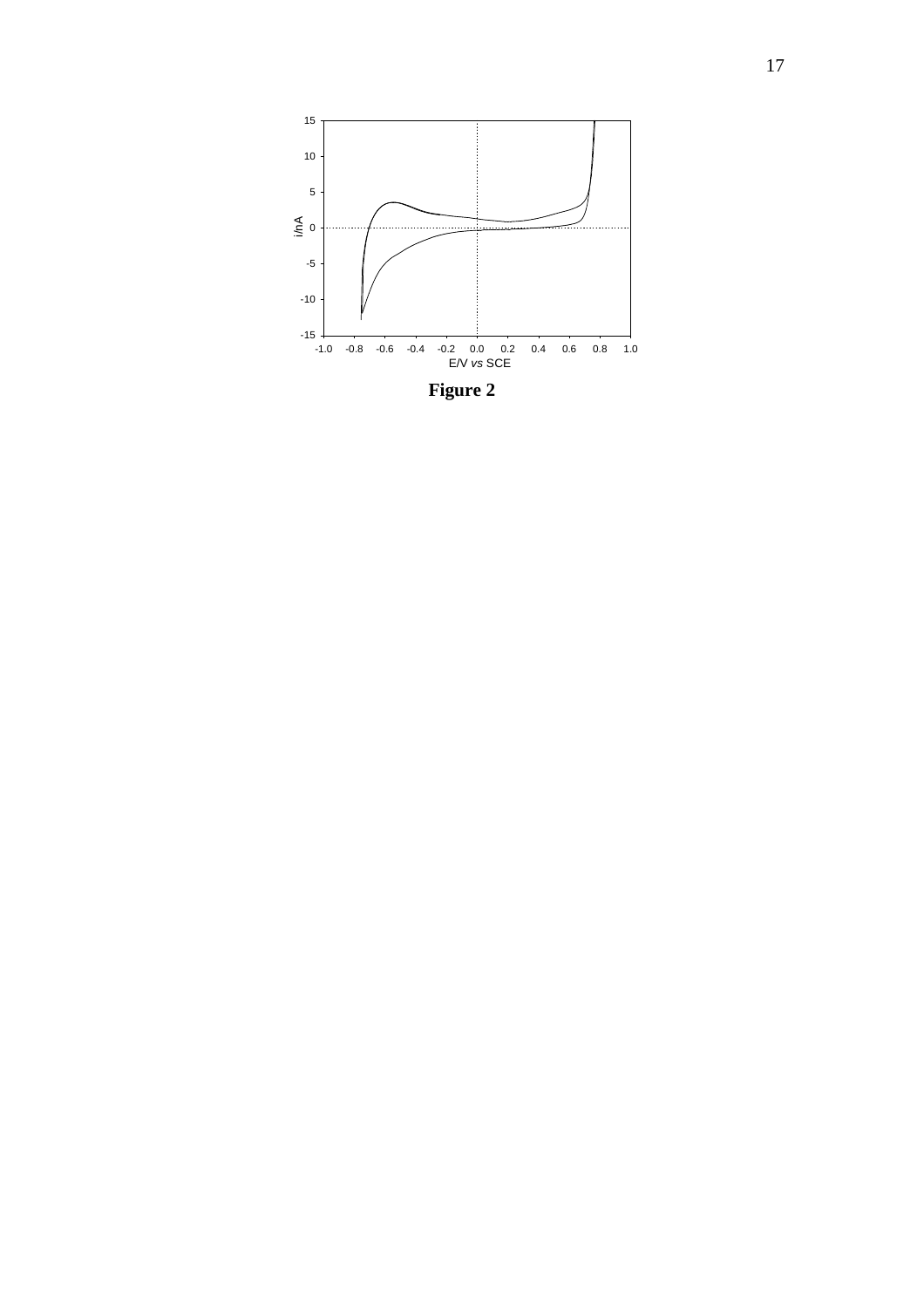

**Figure 3**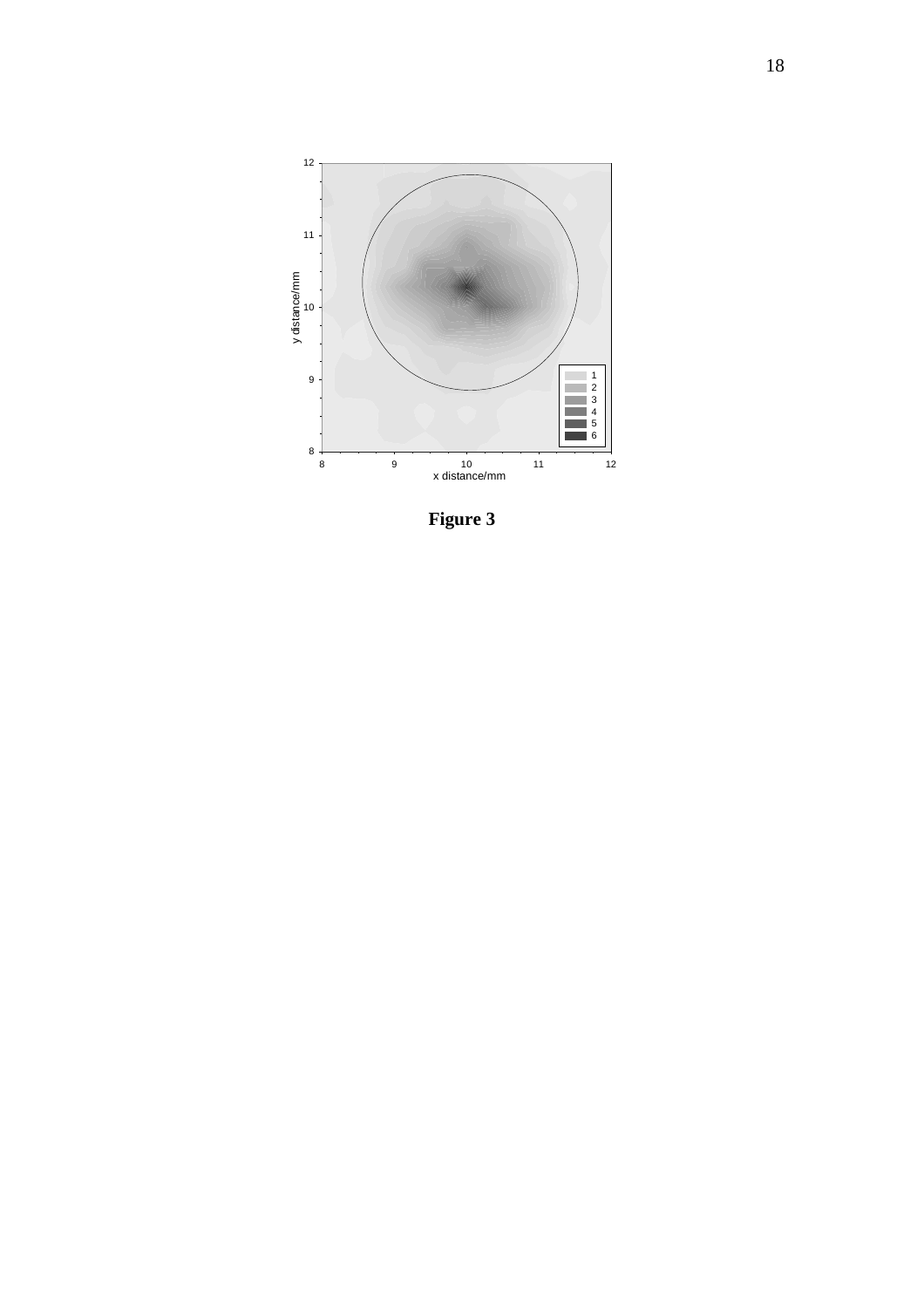

**Figure 4**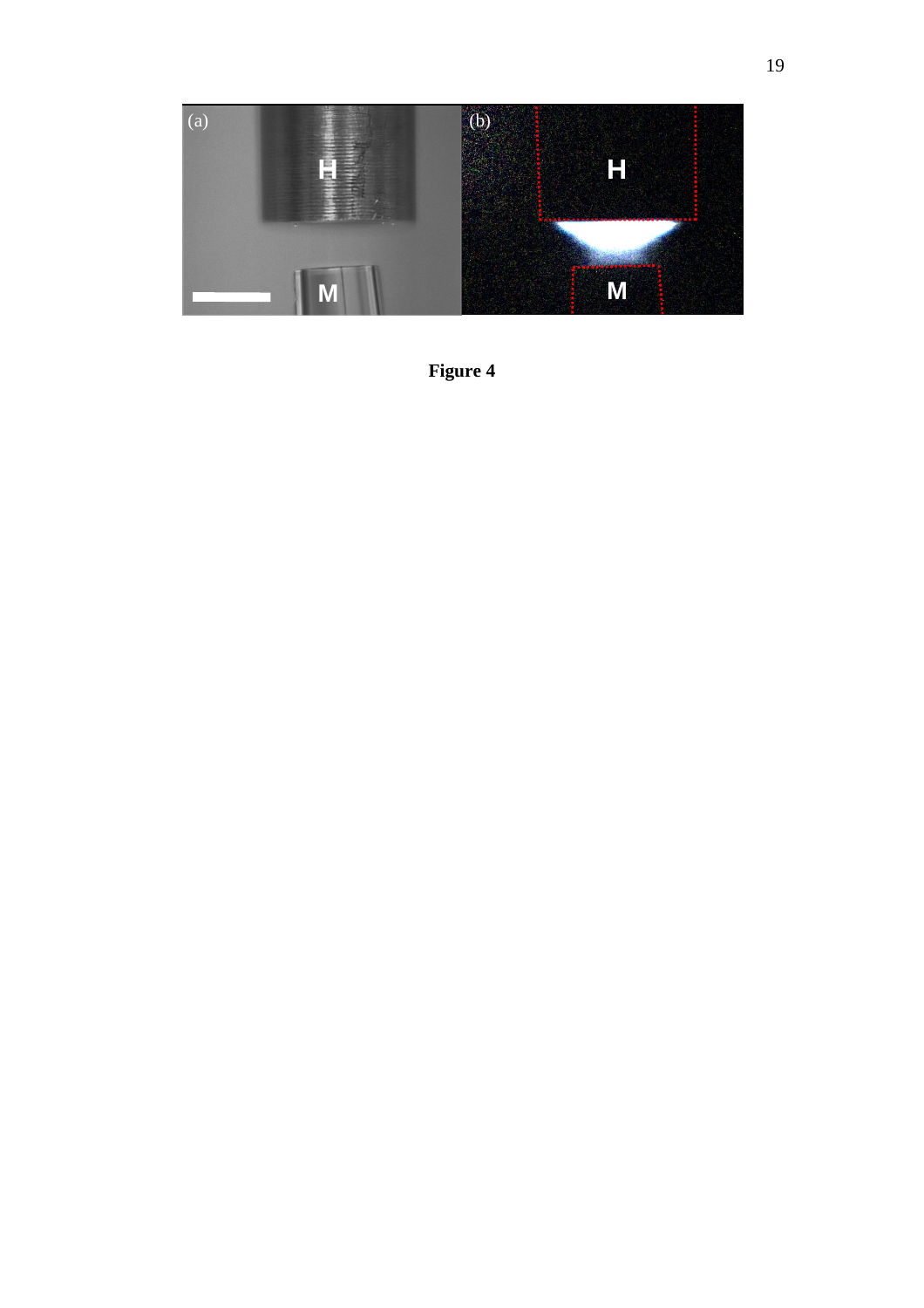

**Figure 5**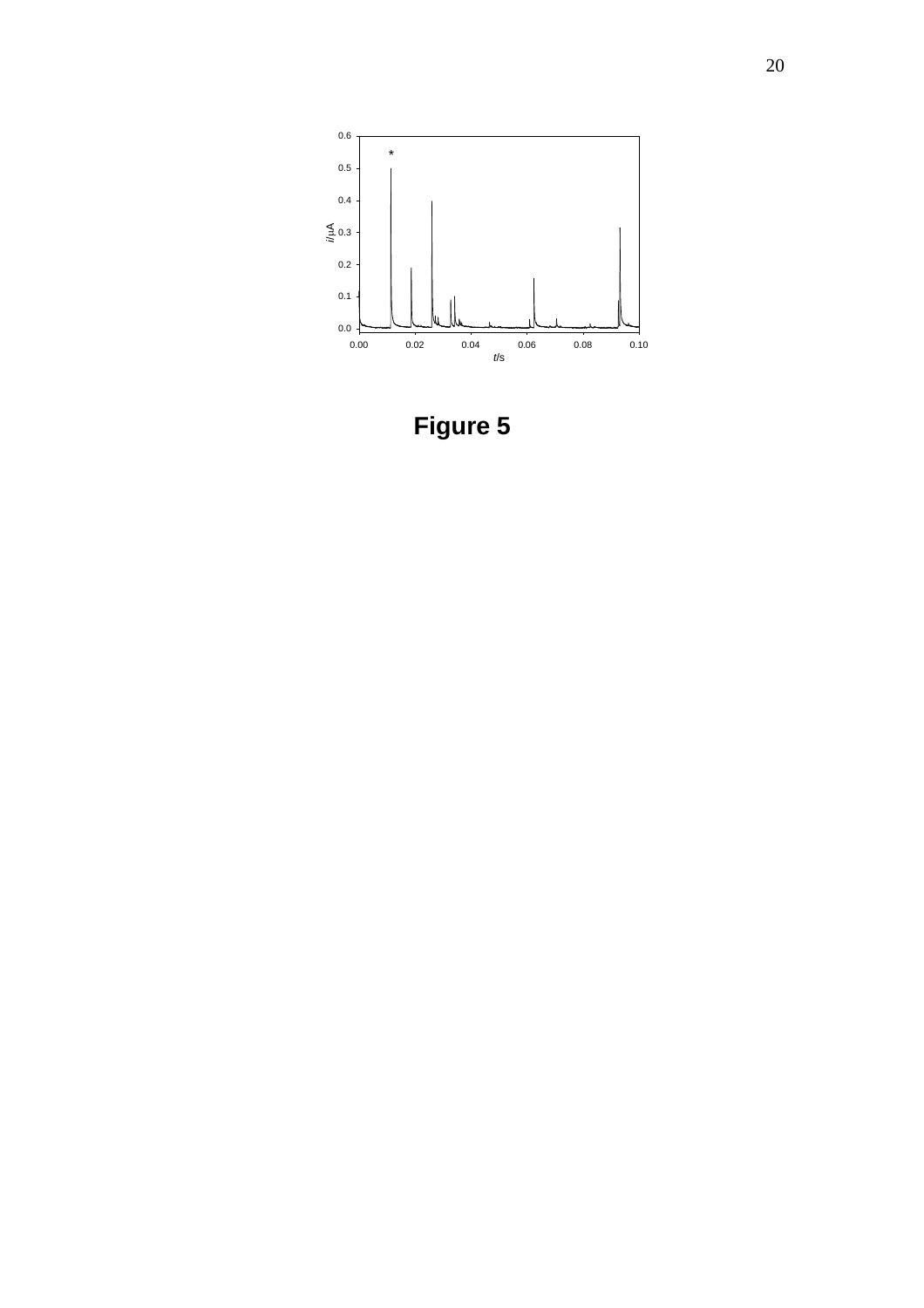

**Figure 6**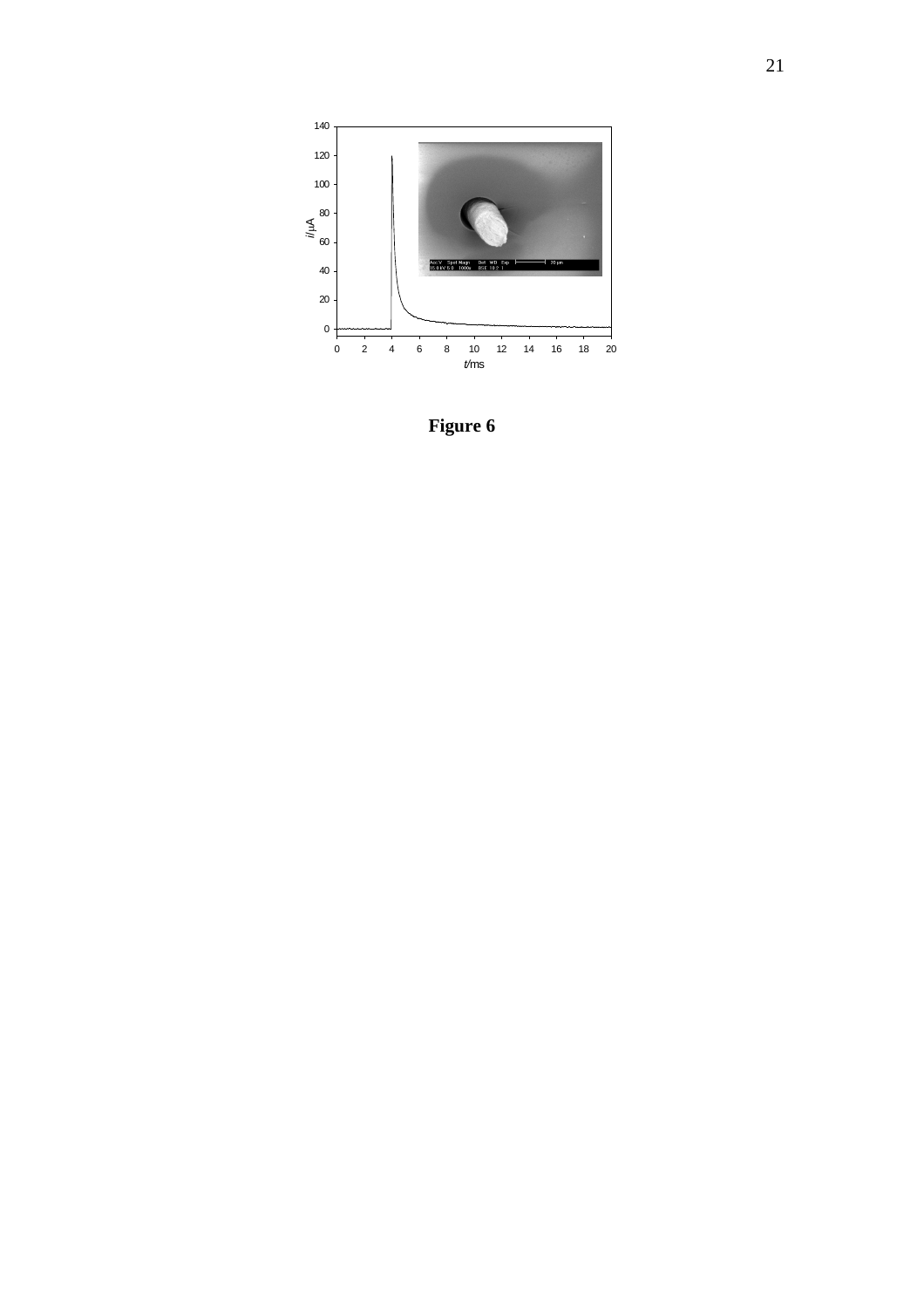| <b>Species</b>                 | Density/            | Mol. Mass/            | $%$ by | $%$ by |
|--------------------------------|---------------------|-----------------------|--------|--------|
|                                | $g \text{ cm}^{-3}$ | $g$ mol <sup>-1</sup> | Volume | Moles  |
| <b>FeOOH</b>                   | 4.18                | 88.85                 | 33.33  | 41.06  |
| Fe <sub>2</sub> O <sub>3</sub> | 5.24                | 159.69                | 23.33  | 20.05  |
| $Cr_2O_3$                      | 5.21                | 151.99                | 43.33  | 38.89  |

**Table 1.**